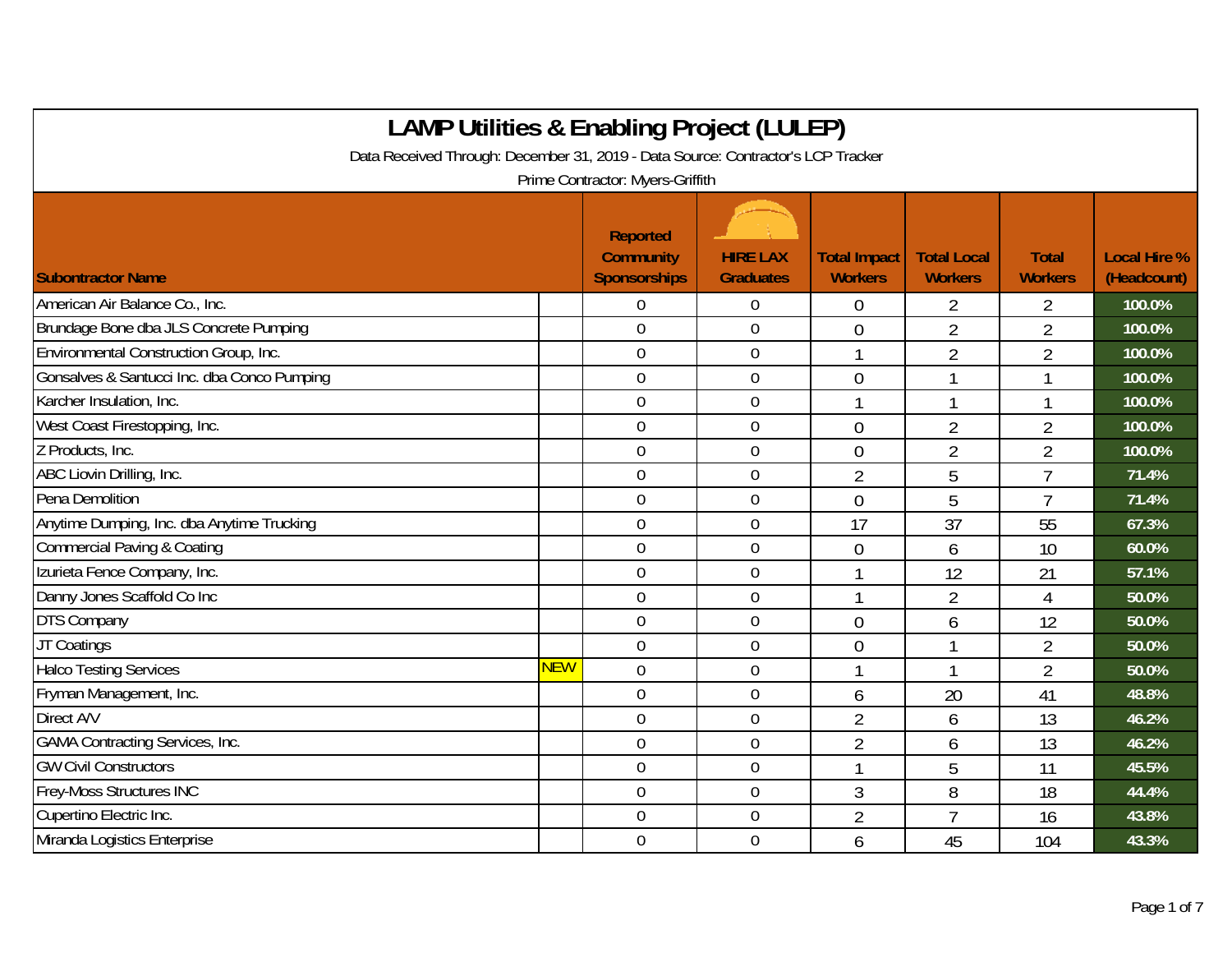| <b>LAMP Utilities &amp; Enabling Project (LULEP)</b><br>Data Received Through: December 31, 2019 - Data Source: Contractor's LCP Tracker<br>Prime Contractor: Myers-Griffith |                                                     |                                     |                                       |                                      |                                |                                    |  |  |
|------------------------------------------------------------------------------------------------------------------------------------------------------------------------------|-----------------------------------------------------|-------------------------------------|---------------------------------------|--------------------------------------|--------------------------------|------------------------------------|--|--|
| <b>Subontractor Name</b>                                                                                                                                                     | Reported<br><b>Community</b><br><b>Sponsorships</b> | <b>HIRE LAX</b><br><b>Graduates</b> | <b>Total Impact</b><br><b>Workers</b> | <b>Total Local</b><br><b>Workers</b> | <b>Total</b><br><b>Workers</b> | <b>Local Hire %</b><br>(Headcount) |  |  |
| <b>Axion Group</b>                                                                                                                                                           | $\Omega$                                            | $\boldsymbol{0}$                    | 0                                     | 3                                    | 7                              | 42.9%                              |  |  |
| J.V Land Clearing Co., Inc.                                                                                                                                                  | $\overline{0}$                                      | $\overline{0}$                      |                                       | 6                                    | 14                             | 42.9%                              |  |  |
| Urrea & Sons Trucking                                                                                                                                                        | $\boldsymbol{0}$                                    | $\boldsymbol{0}$                    | $\overline{0}$                        | 6                                    | 14                             | 42.9%                              |  |  |
| Steve Bubalo Construction Co                                                                                                                                                 | $\mathbf 0$                                         | $\boldsymbol{0}$                    | 6                                     | 13                                   | 31                             | 41.9%                              |  |  |
| 3531 Trucking                                                                                                                                                                | $\mathbf 0$                                         | $\mathbf 0$                         | $\overline{0}$                        | 4                                    | 10                             | 40.0%                              |  |  |
| A1 Management & Inspection, Inc.                                                                                                                                             | $\mathbf 0$                                         | $\mathbf 0$                         |                                       | $\overline{2}$                       | 5                              | 40.0%                              |  |  |
| Alert Insulation Co., Inc.                                                                                                                                                   | $\overline{0}$                                      | $\mathbf 0$                         | $\overline{0}$                        | $\overline{4}$                       | 10                             | 40.0%                              |  |  |
| Pan-Pacific Mechanical                                                                                                                                                       | $\overline{0}$                                      | $\overline{0}$                      | $\overline{0}$                        | $\overline{2}$                       | 5                              | 40.0%                              |  |  |
| Terra Pave, Inc.                                                                                                                                                             | $\overline{0}$                                      | $\mathbf 0$                         |                                       | 4                                    | 10                             | 40.0%                              |  |  |
| Comet Electric, Inc.                                                                                                                                                         | $\boldsymbol{0}$                                    | $\boldsymbol{0}$                    | $\mathbf{1}$                          | 35                                   | 88                             | 39.8%                              |  |  |
| ISEC, Inc.                                                                                                                                                                   | $\mathbf 0$                                         | $\overline{0}$                      | $\overline{2}$                        | 17                                   | 43                             | 39.5%                              |  |  |
| 24 Hour Sweeping Inc A                                                                                                                                                       | $\mathbf 0$                                         | $\mathbf 0$                         |                                       | 5                                    | 13                             | 38.5%                              |  |  |
| Birdi & Associates, Inc.                                                                                                                                                     | $\mathbf 0$                                         | $\mathbf 0$                         | $\overline{2}$                        | 5                                    | 13                             | 38.5%                              |  |  |
| Resource Environmental, Inc.                                                                                                                                                 | $\overline{0}$                                      | $\mathbf 0$                         | $\overline{2}$                        | 18                                   | 47                             | 38.3%                              |  |  |
| B & D Equipment Rental, Inc.                                                                                                                                                 | $\mathbf 0$                                         | $\mathbf 0$                         | $\theta$                              | 14                                   | 37                             | 37.8%                              |  |  |
| Building Electronic Controls, Inc.                                                                                                                                           | $\mathbf 0$                                         | $\mathbf 0$                         | $\overline{0}$                        | 3                                    | 8                              | 37.5%                              |  |  |
| Corradini Corp.                                                                                                                                                              | $\mathbf 0$                                         | $\mathbf 0$                         |                                       | 4                                    | 11                             | 36.4%                              |  |  |
| GGG Demolition, Inc.                                                                                                                                                         | $\mathbf 0$                                         | $\mathbf 0$                         | $\overline{0}$                        | 4                                    | 11                             | 36.4%                              |  |  |
| Psomas                                                                                                                                                                       | $\mathbf 0$                                         | $\mathbf 0$                         | $\overline{0}$                        | $\overline{4}$                       | 11                             | 36.4%                              |  |  |
| Wagner Engineering & Survey, Inc.                                                                                                                                            | $\mathbf 0$                                         | $\boldsymbol{0}$                    | $\overline{0}$                        | 8                                    | 22                             | 36.4%                              |  |  |
| <b>Griffith Company</b>                                                                                                                                                      | $\overline{2}$                                      | $\mathbf{1}$                        | 14                                    | 64                                   | 179                            | 35.8%                              |  |  |
| <b>Red Hawk Services</b>                                                                                                                                                     | $\overline{0}$                                      | $\mathbf 0$                         | 3                                     | 6                                    | 17                             | 35.3%                              |  |  |
| <b>Taft Electric Company</b>                                                                                                                                                 | $\overline{0}$                                      | $\boldsymbol{0}$                    | 6                                     | 13                                   | 37                             | 35.1%                              |  |  |
| Crown Fence Co                                                                                                                                                               | $\mathbf 0$                                         | 0                                   |                                       | 14                                   | 42                             | 33.3%                              |  |  |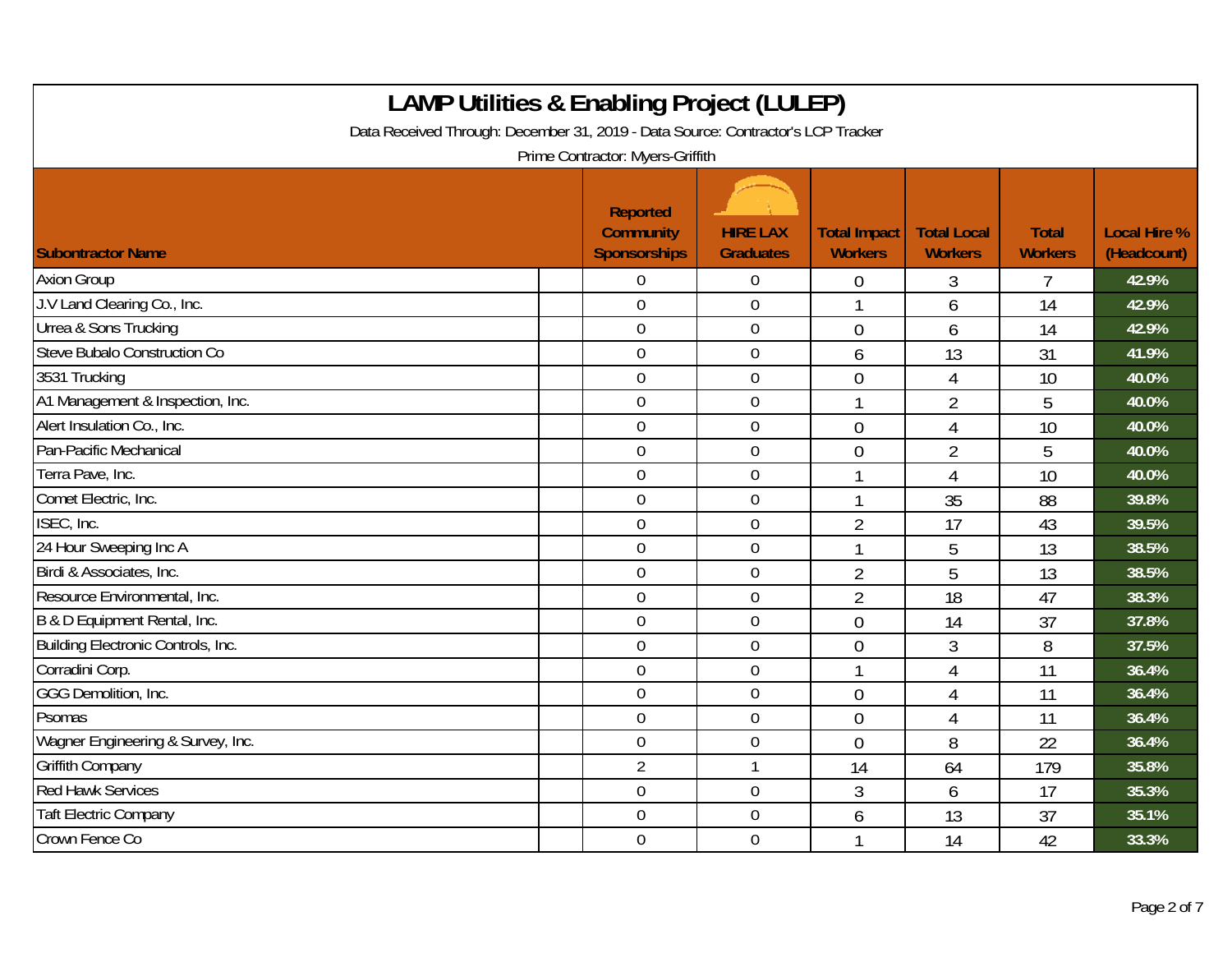| <b>LAMP Utilities &amp; Enabling Project (LULEP)</b><br>Data Received Through: December 31, 2019 - Data Source: Contractor's LCP Tracker<br>Prime Contractor: Myers-Griffith |            |                                                     |                                     |                                       |                                      |                                |                                    |  |
|------------------------------------------------------------------------------------------------------------------------------------------------------------------------------|------------|-----------------------------------------------------|-------------------------------------|---------------------------------------|--------------------------------------|--------------------------------|------------------------------------|--|
| <b>Subontractor Name</b>                                                                                                                                                     |            | Reported<br><b>Community</b><br><b>Sponsorships</b> | <b>HIRE LAX</b><br><b>Graduates</b> | <b>Total Impact</b><br><b>Workers</b> | <b>Total Local</b><br><b>Workers</b> | <b>Total</b><br><b>Workers</b> | <b>Local Hire %</b><br>(Headcount) |  |
| Global Modular Inc.                                                                                                                                                          |            | 0                                                   | 0                                   | $\boldsymbol{0}$                      | 3                                    | 9                              | 33.3%                              |  |
| Koppl Pipeline Services, Inc                                                                                                                                                 |            | $\mathbf 0$                                         | $\mathbf 0$                         | $\overline{0}$                        | 1                                    | 3                              | 33.3%                              |  |
| Myers & Sons Griffith, JV                                                                                                                                                    |            | 3                                                   | $\overline{2}$                      | 10                                    | 59                                   | 177                            | 33.3%                              |  |
| Nolds Equipment                                                                                                                                                              |            | $\overline{0}$                                      | $\mathbf 0$                         |                                       | 1                                    | 3                              | 33.3%                              |  |
| Planet Green Environmental                                                                                                                                                   |            | $\overline{0}$                                      | $\overline{0}$                      | $\overline{0}$                        | 1                                    | 3                              | 33.3%                              |  |
| Royal Electric Company                                                                                                                                                       |            | $\mathbf 0$                                         | $\boldsymbol{0}$                    | $\theta$                              | -1                                   | 3                              | 33.3%                              |  |
| Techniquex, Inc.                                                                                                                                                             |            | $\overline{0}$                                      | $\mathbf 0$                         | $\overline{0}$                        | $\overline{2}$                       | 6                              | 33.3%                              |  |
| Versatile Coatings Inc.                                                                                                                                                      |            | $\overline{0}$                                      | $\overline{0}$                      | $\overline{0}$                        | 4                                    | 12                             | 33.3%                              |  |
| Inline Concrete Cutting & Coring                                                                                                                                             | <b>NEW</b> | $\mathbf 0$                                         | $\boldsymbol{0}$                    | $\theta$                              | $\mathbf 1$                          | 3                              | 33.3%                              |  |
| Matrix Environmental, Inc.                                                                                                                                                   |            | $\mathbf 0$                                         | $\boldsymbol{0}$                    |                                       | 8                                    | 25                             | 32.0%                              |  |
| Concrete Coring Company                                                                                                                                                      |            | $\overline{0}$                                      | 0                                   |                                       | 9                                    | 29                             | 31.0%                              |  |
| Myers & Sons Construction LP                                                                                                                                                 |            | $\overline{0}$                                      | $\boldsymbol{0}$                    |                                       | 13                                   | 43                             | 30.2%                              |  |
| Twining, Inc.                                                                                                                                                                |            | $\mathbf 0$                                         | $\mathbf 0$                         |                                       | 9                                    | 30                             | 30.0%                              |  |
| Anderson Charnesky Structural Steel, Inc.                                                                                                                                    |            | $\overline{0}$                                      | $\mathbf 0$                         | $\overline{0}$                        | $\overline{2}$                       | $\overline{1}$                 | 28.6%                              |  |
| CMB Structures, Inc.                                                                                                                                                         |            | $\boldsymbol{0}$                                    | $\boldsymbol{0}$                    | $\overline{0}$                        | $\overline{2}$                       | $\overline{7}$                 | 28.6%                              |  |
| N-U Enterprise                                                                                                                                                               |            | $\mathbf 0$                                         | $\boldsymbol{0}$                    |                                       | 8                                    | 28                             | 28.6%                              |  |
| RMA Group, Inc.                                                                                                                                                              |            | $\overline{0}$                                      | 0                                   | 4                                     | 6                                    | 21                             | 28.6%                              |  |
| <b>SC Building Materials</b>                                                                                                                                                 |            | $\overline{0}$                                      | $\boldsymbol{0}$                    |                                       | $\overline{2}$                       | $\overline{7}$                 | 28.6%                              |  |
| Wilson & Hampton Painting Contractors                                                                                                                                        |            | $\mathbf 0$                                         | $\mathbf 0$                         |                                       | $\overline{2}$                       | $\overline{7}$                 | 28.6%                              |  |
| <b>ABC Resources</b>                                                                                                                                                         |            | $\overline{0}$                                      | $\mathbf 0$                         | 4                                     | $\overline{7}$                       | 26                             | 26.9%                              |  |
| Max Out Inc.                                                                                                                                                                 |            | $\mathbf 0$                                         | $\mathbf 0$                         | $\overline{4}$                        | $\boldsymbol{9}$                     | 34                             | 26.5%                              |  |
| AMPCO Landscape, Inc.                                                                                                                                                        |            | $\mathbf 0$                                         | $\mathbf 0$                         | $\mathbf 0$                           | $\overline{2}$                       | 8                              | 25.0%                              |  |
| <b>DC Traffic Control</b>                                                                                                                                                    |            | $\mathbf 0$                                         | $\mathbf 0$                         | $\overline{0}$                        | $\overline{2}$                       | 8                              | 25.0%                              |  |
| <b>DFS Flooring Inc.</b>                                                                                                                                                     |            | $\overline{0}$                                      | $\mathbf 0$                         |                                       | $\mathbf{1}$                         | 4                              | 25.0%                              |  |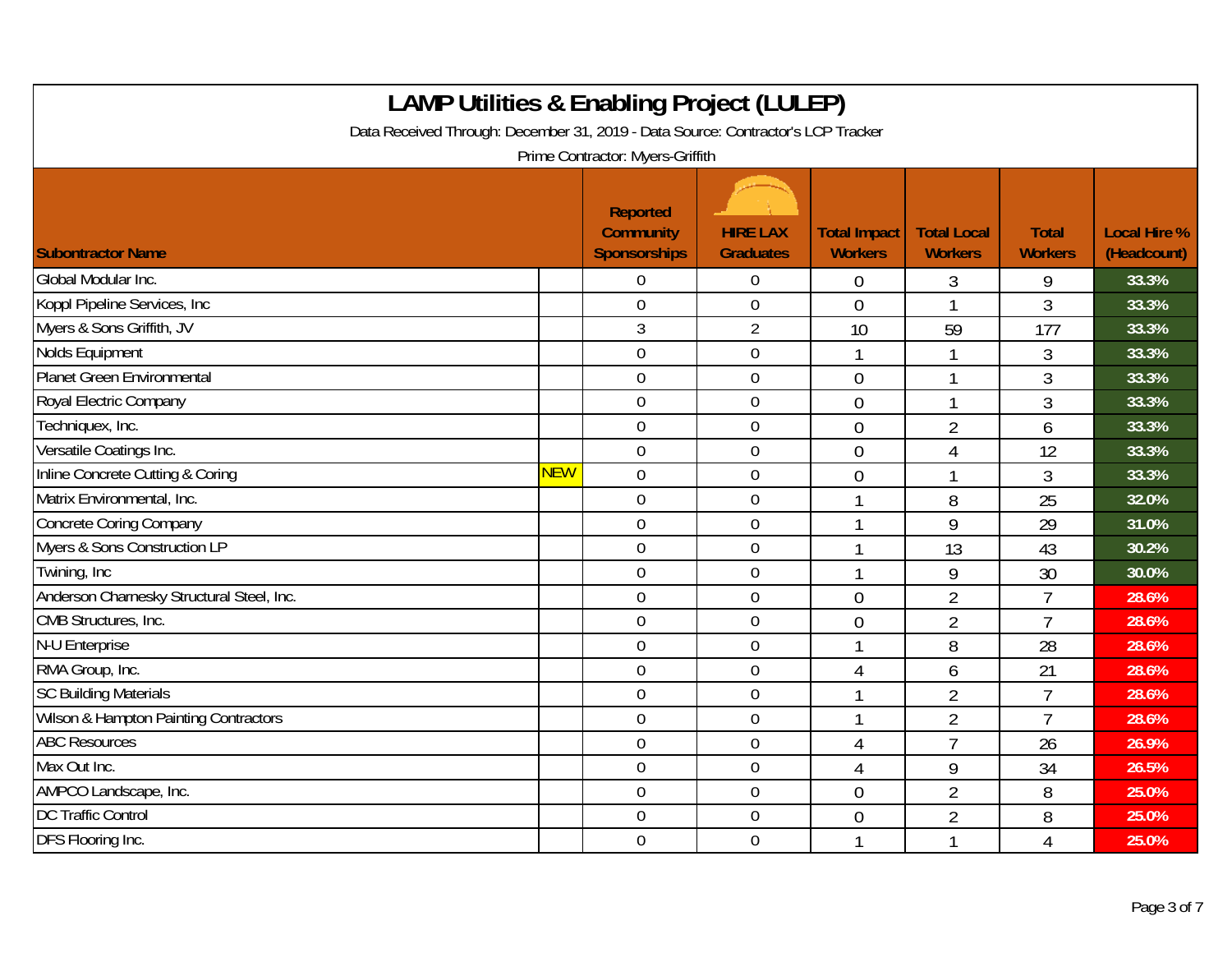| <b>LAMP Utilities &amp; Enabling Project (LULEP)</b><br>Data Received Through: December 31, 2019 - Data Source: Contractor's LCP Tracker<br>Prime Contractor: Myers-Griffith |                                                     |                                     |                                       |                                      |                                |                                    |  |  |
|------------------------------------------------------------------------------------------------------------------------------------------------------------------------------|-----------------------------------------------------|-------------------------------------|---------------------------------------|--------------------------------------|--------------------------------|------------------------------------|--|--|
| <b>Subontractor Name</b>                                                                                                                                                     | Reported<br><b>Community</b><br><b>Sponsorships</b> | <b>HIRE LAX</b><br><b>Graduates</b> | <b>Total Impact</b><br><b>Workers</b> | <b>Total Local</b><br><b>Workers</b> | <b>Total</b><br><b>Workers</b> | <b>Local Hire %</b><br>(Headcount) |  |  |
| Mike Hixson Backhoe Service, Inc.                                                                                                                                            | 0                                                   | $\overline{0}$                      | $\overline{0}$                        | 2                                    | 8                              | 25.0%                              |  |  |
| Rosendin Electric                                                                                                                                                            | $\overline{0}$                                      | $\overline{0}$                      | 3                                     | 8                                    | 32                             | 25.0%                              |  |  |
| So-Cal Insulation, Inc.                                                                                                                                                      | $\overline{0}$                                      | $\boldsymbol{0}$                    | $\mathbf 1$                           |                                      | 4                              | 25.0%                              |  |  |
| <b>LNA Concrete Structures, Inc.</b>                                                                                                                                         | $\mathbf 0$                                         | $\mathbf 0$                         | $\mathbf 1$                           | 9                                    | 37                             | 24.3%                              |  |  |
| Blois Construction, Inc.                                                                                                                                                     | $\overline{0}$                                      | $\overline{0}$                      | $\overline{4}$                        | 21                                   | 91                             | 23.1%                              |  |  |
| Giroux Glass, Inc.                                                                                                                                                           | $\overline{0}$                                      | $\boldsymbol{0}$                    | $\overline{0}$                        | $\overline{2}$                       | 9                              | 22.2%                              |  |  |
| Meadows Sheet Metal & Air Conditioning, Inc                                                                                                                                  | $\mathbf 0$                                         | $\mathbf 0$                         | $\overline{2}$                        | 10                                   | 45                             | 22.2%                              |  |  |
| Cosco Fire Protection, Inc.                                                                                                                                                  | $\overline{0}$                                      | $\mathbf 0$                         | $\overline{0}$                        | 5                                    | 23                             | 21.7%                              |  |  |
| Sterndahl Enterprises, Inc.                                                                                                                                                  | $\overline{0}$                                      | $\mathbf 0$                         | $\overline{2}$                        | 6                                    | 28                             | 21.4%                              |  |  |
| Absolute Abatement & Demolition                                                                                                                                              | $\mathbf 0$                                         | $\mathbf 0$                         | $\overline{0}$                        |                                      | 5                              | 20.0%                              |  |  |
| <b>Century Sweeping</b>                                                                                                                                                      | $\overline{0}$                                      | $\mathbf 0$                         | $\overline{0}$                        |                                      | 5                              | 20.0%                              |  |  |
| Pacific Waterproofing & Restoration, Inc.                                                                                                                                    | $\overline{0}$                                      | $\mathbf 0$                         | $\overline{0}$                        |                                      | 5                              | 20.0%                              |  |  |
| Penhall Co                                                                                                                                                                   | $\overline{0}$                                      | $\overline{0}$                      | $\overline{0}$                        |                                      | 5                              | 20.0%                              |  |  |
| <b>T&amp;M Construction</b>                                                                                                                                                  | $\overline{0}$                                      | $\mathbf 0$                         | $\overline{0}$                        |                                      | 5                              | 20.0%                              |  |  |
| Fehoko Concrete Inc                                                                                                                                                          | $\mathbf 0$                                         | $\mathbf 0$                         | $\overline{2}$                        | 4                                    | 21                             | 19.0%                              |  |  |
| <b>Chief Engineering</b>                                                                                                                                                     | $\mathbf 0$                                         | $\mathbf 0$                         | 3                                     | 11                                   | 58                             | 19.0%                              |  |  |
| Michels Pipeline Construction; a div. of Michels Corporation                                                                                                                 | $\overline{0}$                                      | $\mathbf 0$                         | $\mathfrak{Z}$                        | 13                                   | 74                             | 17.6%                              |  |  |
| Bali Construction, Inc.                                                                                                                                                      | $\mathbf 0$                                         | $\mathbf 0$                         | $\mathfrak{Z}$                        | 10                                   | 58                             | 17.2%                              |  |  |
| <b>Sully-Miller Contracting Company</b>                                                                                                                                      | $\mathbf 0$                                         | $\overline{0}$                      | $\overline{0}$                        | 10                                   | 58                             | 17.2%                              |  |  |
| Crosstown Electrical & Data, Inc.                                                                                                                                            | $\overline{0}$                                      | $\overline{0}$                      | $\Omega$                              | $\overline{2}$                       | 12                             | 16.7%                              |  |  |
| Granstrom Masonry Inc                                                                                                                                                        | $\mathbf 0$                                         | $\boldsymbol{0}$                    | $\overline{0}$                        |                                      | 6                              | 16.7%                              |  |  |
| Kato Landscape, Inc.                                                                                                                                                         | $\overline{0}$                                      | $\mathbf 0$                         | $\mathbf{1}$                          | $\overline{2}$                       | 12                             | 16.7%                              |  |  |
| Smithson Electric, Inc.                                                                                                                                                      | $\overline{0}$                                      | $\mathbf 0$                         | $\overline{0}$                        |                                      | 6                              | 16.7%                              |  |  |
| Southcoast Acoustical Interiors, Inc.                                                                                                                                        | $\mathbf 0$                                         | $\mathbf 0$                         | $\overline{0}$                        | $\mathfrak{Z}$                       | 18                             | 16.7%                              |  |  |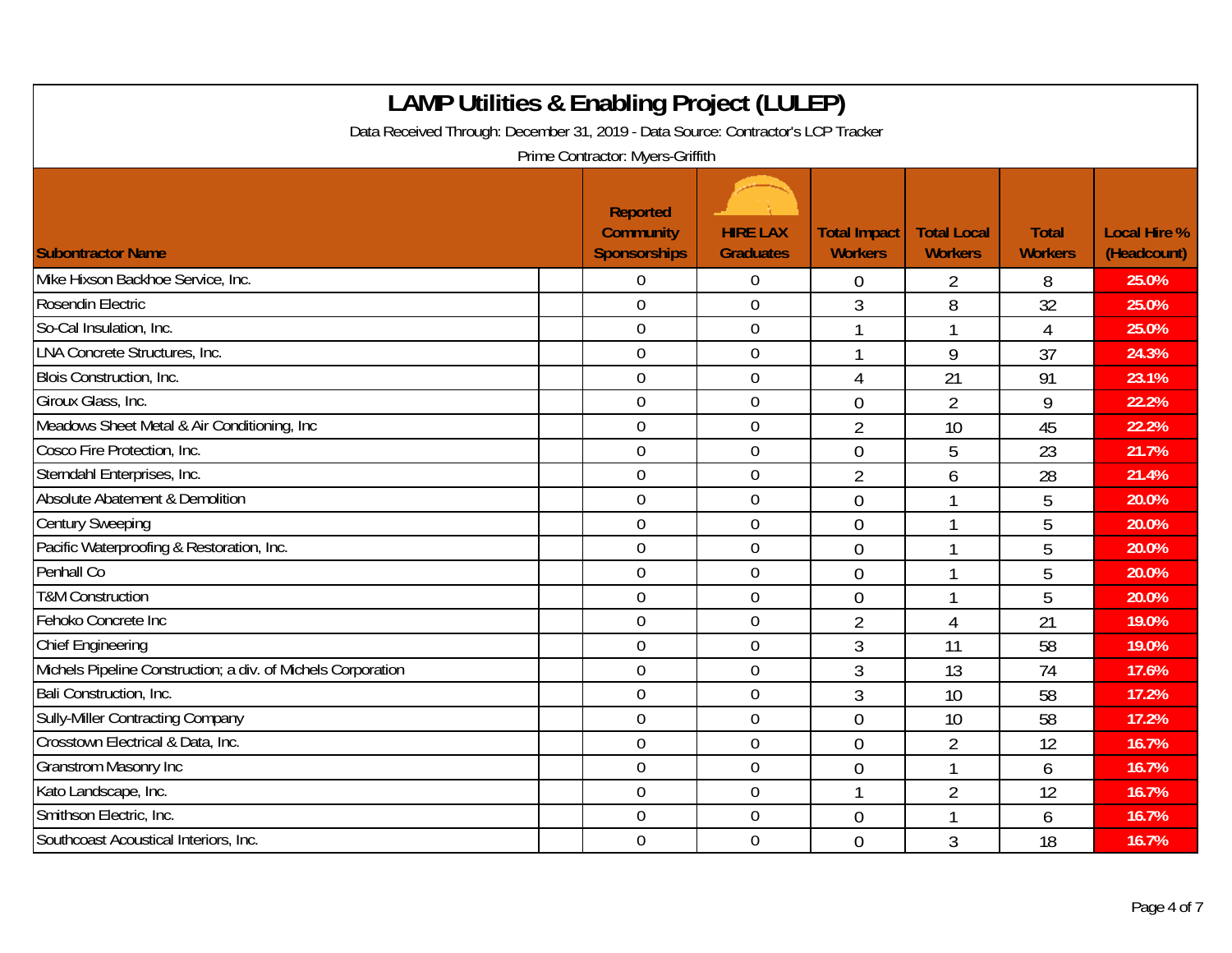| <b>LAMP Utilities &amp; Enabling Project (LULEP)</b><br>Data Received Through: December 31, 2019 - Data Source: Contractor's LCP Tracker<br>Prime Contractor: Myers-Griffith |                                              |                                     |                                       |                                      |                                |                                    |  |  |
|------------------------------------------------------------------------------------------------------------------------------------------------------------------------------|----------------------------------------------|-------------------------------------|---------------------------------------|--------------------------------------|--------------------------------|------------------------------------|--|--|
| <b>Subontractor Name</b>                                                                                                                                                     | Reported<br><b>Community</b><br>Sponsorships | <b>HIRE LAX</b><br><b>Graduates</b> | <b>Total Impact</b><br><b>Workers</b> | <b>Total Local</b><br><b>Workers</b> | <b>Total</b><br><b>Workers</b> | <b>Local Hire %</b><br>(Headcount) |  |  |
| Util-Locate                                                                                                                                                                  | $\Omega$                                     | $\overline{0}$                      | 1                                     |                                      | 6                              | 16.7%                              |  |  |
| Nor Cal Pipeline Services                                                                                                                                                    | $\mathbf 0$                                  | $\mathbf 0$                         | $\mathbf{1}$                          | $\overline{7}$                       | 43                             | 16.3%                              |  |  |
| BC Rentals, Inc. dba BC Traffic Specialist                                                                                                                                   | $\overline{0}$                               | $\boldsymbol{0}$                    | $\overline{0}$                        | 3                                    | 20                             | 15.0%                              |  |  |
| Zefiro Corporation                                                                                                                                                           | $\overline{0}$                               | $\mathbf 0$                         | $\mathbf 1$                           | 5                                    | 34                             | 14.7%                              |  |  |
| <b>DRS Rebar Inc.</b>                                                                                                                                                        | $\mathbf 0$                                  | $\mathbf 0$                         | $\overline{0}$                        |                                      | $\overline{7}$                 | 14.3%                              |  |  |
| All American Asphalt                                                                                                                                                         | $\mathbf 0$                                  | $\boldsymbol{0}$                    | 6                                     | 28                                   | 197                            | 14.2%                              |  |  |
| 2R Drilling, Inc.                                                                                                                                                            | $\overline{0}$                               | $\mathbf 0$                         |                                       |                                      | 8                              | 12.5%                              |  |  |
| Traffic Management Inc.                                                                                                                                                      | $\mathbf 0$                                  | $\mathbf 0$                         | $\overline{0}$                        |                                      | 8                              | 12.5%                              |  |  |
| Upland Contracting, Inc.                                                                                                                                                     | $\mathbf 0$                                  | $\boldsymbol{0}$                    | $\overline{0}$                        | 1                                    | 8                              | 12.5%                              |  |  |
| G. O. Rodriguez Trucking, Inc.                                                                                                                                               | $\overline{0}$                               | $\mathbf 0$                         | $\theta$                              | 5                                    | 41                             | 12.2%                              |  |  |
| G&F Concrete Cutting, Inc.                                                                                                                                                   | $\overline{0}$                               | $\mathbf 0$                         | $\overline{0}$                        | $\overline{2}$                       | 18                             | 11.1%                              |  |  |
| R.J. Lalonde, Inc.                                                                                                                                                           | $\overline{0}$                               | $\mathbf 0$                         | $\mathbf{1}$                          |                                      | 9                              | 11.1%                              |  |  |
| Ferreira Construction Co, Inc.                                                                                                                                               | $\overline{0}$                               | $\mathbf 0$                         | 1                                     | 5                                    | 46                             | 10.9%                              |  |  |
| Badger Daylighting Corp.                                                                                                                                                     | $\overline{0}$                               | $\mathbf 0$                         | 1                                     | 3                                    | 28                             | 10.7%                              |  |  |
| Los Angeles Signal Construction, Inc.                                                                                                                                        | $\mathbf 0$                                  | $\boldsymbol{0}$                    | $\overline{0}$                        | 1                                    | 11                             | 9.1%                               |  |  |
| Cindy Trump, Inc., DBA Lindys Cold Planing                                                                                                                                   | $\overline{0}$                               | $\mathbf 0$                         | $\overline{0}$                        |                                      | 13                             | 7.7%                               |  |  |
| Crane Rental Service, Inc.                                                                                                                                                   | $\overline{0}$                               | $\mathbf 0$                         | 1                                     |                                      | 14                             | 7.1%                               |  |  |
| AD Improvements Inc                                                                                                                                                          | $\mathbf 0$                                  | $\mathbf 0$                         | $\overline{0}$                        | $\overline{0}$                       | 3                              | 0.0%                               |  |  |
| Anglemyer Crane Rental                                                                                                                                                       | $\overline{0}$                               | $\mathbf 0$                         | $\overline{0}$                        | $\overline{0}$                       | 1                              | 0.0%                               |  |  |
| Asphalt, Fabric & Engineering, Inc.                                                                                                                                          | $\overline{0}$                               | $\mathbf 0$                         | $\overline{0}$                        | $\overline{0}$                       | 3                              | 0.0%                               |  |  |
| Ayala Boring Inc                                                                                                                                                             | $\overline{0}$                               | $\boldsymbol{0}$                    | $\overline{0}$                        | $\overline{0}$                       | 9                              | 0.0%                               |  |  |
| Barneys Hole Digging Service                                                                                                                                                 | $\boldsymbol{0}$                             | $\mathbf 0$                         | $\overline{0}$                        | $\overline{0}$                       | $\overline{2}$                 | 0.0%                               |  |  |
| Bragg Crane Service (sub to Comet Electric)                                                                                                                                  | $\overline{0}$                               | $\mathbf 0$                         | $\theta$                              | $\overline{0}$                       | 3                              | 0.0%                               |  |  |
| Burros Backhoe Service, LLC                                                                                                                                                  | $\overline{0}$                               | $\overline{0}$                      | $\overline{0}$                        | $\overline{0}$                       | $\overline{2}$                 | 0.0%                               |  |  |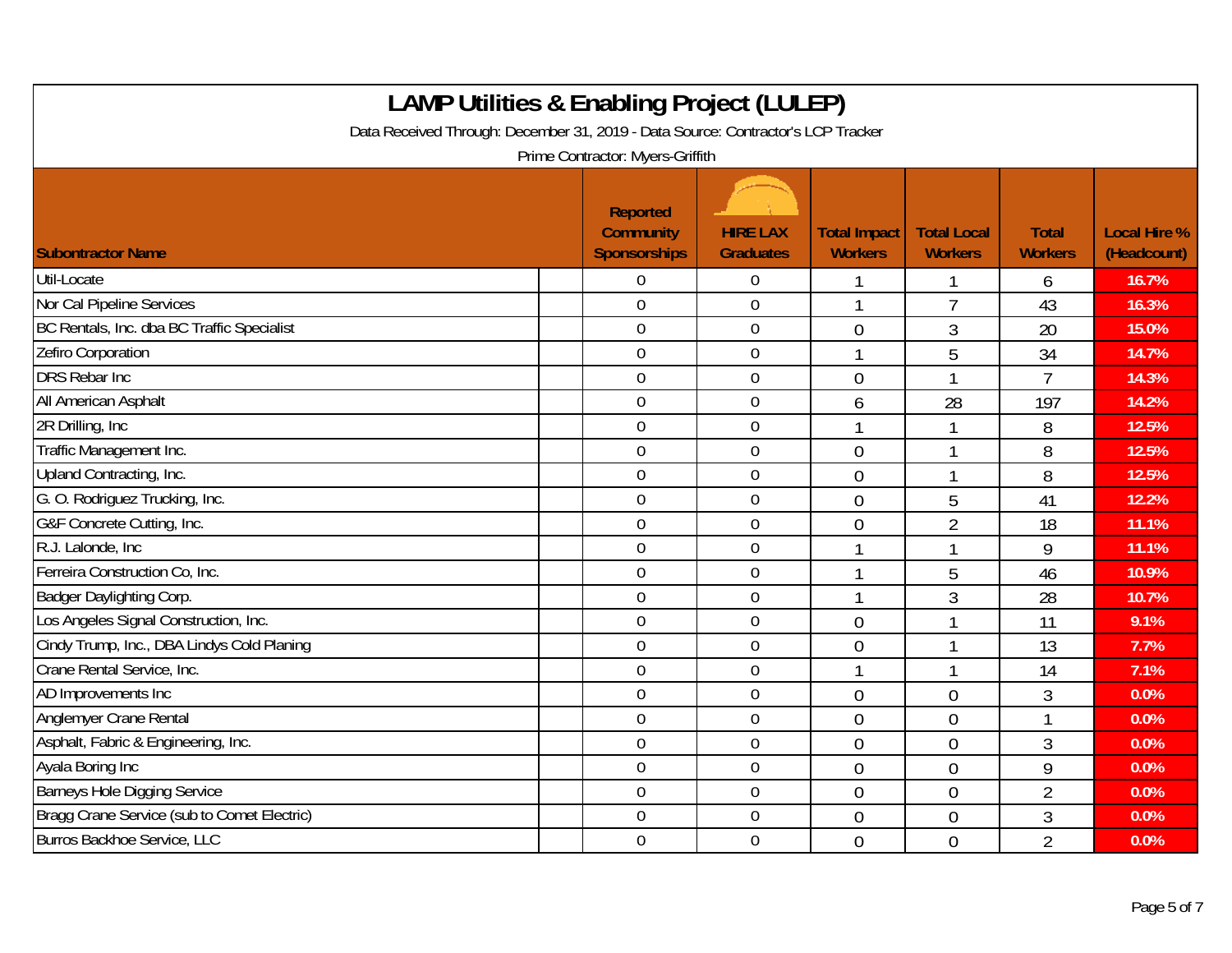| <b>LAMP Utilities &amp; Enabling Project (LULEP)</b><br>Data Received Through: December 31, 2019 - Data Source: Contractor's LCP Tracker<br>Prime Contractor: Myers-Griffith |                                              |                                     |                                       |                                      |                                |                                    |  |  |
|------------------------------------------------------------------------------------------------------------------------------------------------------------------------------|----------------------------------------------|-------------------------------------|---------------------------------------|--------------------------------------|--------------------------------|------------------------------------|--|--|
| <b>Subontractor Name</b>                                                                                                                                                     | Reported<br><b>Community</b><br>Sponsorships | <b>HIRE LAX</b><br><b>Graduates</b> | <b>Total Impact</b><br><b>Workers</b> | <b>Total Local</b><br><b>Workers</b> | <b>Total</b><br><b>Workers</b> | <b>Local Hire %</b><br>(Headcount) |  |  |
| C Below Inc                                                                                                                                                                  | $\overline{0}$                               | 0                                   | $\overline{0}$                        | $\overline{0}$                       | 12                             | 0.0%                               |  |  |
| C.M. Peich, Inc.                                                                                                                                                             | $\overline{0}$                               | $\mathbf 0$                         | $\theta$                              | $\overline{0}$                       | $\overline{1}$                 | 0.0%                               |  |  |
| Calmex Engineering, Inc.                                                                                                                                                     | $\mathbf 0$                                  | $\boldsymbol{0}$                    | $\overline{0}$                        | $\overline{0}$                       | 1                              | 0.0%                               |  |  |
| Cell-Crete Corporation                                                                                                                                                       | $\overline{0}$                               | $\boldsymbol{0}$                    | $\overline{0}$                        | $\overline{0}$                       | 3                              | 0.0%                               |  |  |
| CGO Construction Company, Inc.                                                                                                                                               | $\mathbf 0$                                  | $\mathbf 0$                         | $\overline{0}$                        | $\overline{0}$                       | 3                              | 0.0%                               |  |  |
| Commercial Scaffolding of CA, Inc.                                                                                                                                           | $\overline{0}$                               | $\boldsymbol{0}$                    | $\theta$                              | $\overline{0}$                       | $\overline{4}$                 | 0.0%                               |  |  |
| Connor Concrete Cutting and Coring                                                                                                                                           | $\overline{0}$                               | $\mathbf 0$                         | $\theta$                              | $\overline{0}$                       | 8                              | 0.0%                               |  |  |
| Cornerstone Demolition Corp.                                                                                                                                                 | $\mathbf 0$                                  | $\mathbf 0$                         | $\overline{0}$                        | $\theta$                             | 9                              | 0.0%                               |  |  |
| D.C. Drilling Inc                                                                                                                                                            | $\mathbf 0$                                  | $\mathbf 0$                         | $\overline{0}$                        | $\overline{0}$                       | $\overline{2}$                 | 0.0%                               |  |  |
| Dayton Certified Welding, Inc.                                                                                                                                               | $\boldsymbol{0}$                             | $\boldsymbol{0}$                    | $\overline{0}$                        | $\overline{0}$                       | $\overline{2}$                 | 0.0%                               |  |  |
| DeepScan, Inc.                                                                                                                                                               | $\mathbf 0$                                  | $\mathbf 0$                         | $\overline{0}$                        | $\overline{0}$                       | 4                              | 0.0%                               |  |  |
| Discovery Hydrovac                                                                                                                                                           | $\mathbf 0$                                  | $\mathbf 0$                         | $\theta$                              | $\overline{0}$                       | 1                              | 0.0%                               |  |  |
| DJS General Contracting, Inc.                                                                                                                                                | $\overline{0}$                               | $\mathbf 0$                         | $\overline{0}$                        | $\overline{0}$                       | 5                              | 0.0%                               |  |  |
| <b>Fastrack Rentals Inc</b>                                                                                                                                                  | $\overline{0}$                               | $\mathbf 0$                         | $\overline{0}$                        | $\theta$                             | 1                              | 0.0%                               |  |  |
| Fine Grade Equipment, Inc.                                                                                                                                                   | $\overline{0}$                               | $\mathbf 0$                         | $\overline{0}$                        | $\theta$                             | 6                              | 0.0%                               |  |  |
| Gregg Drilling & Testing, Inc.                                                                                                                                               | $\overline{0}$                               | $\boldsymbol{0}$                    | $\overline{0}$                        | $\overline{0}$                       | 5                              | 0.0%                               |  |  |
| <b>Ground Penetrating Radar</b>                                                                                                                                              | $\mathbf 0$                                  | $\mathbf 0$                         | $\overline{0}$                        | $\overline{0}$                       | 3                              | 0.0%                               |  |  |
| H.D. Construction Equipment, Inc.                                                                                                                                            | $\overline{0}$                               | $\mathbf 0$                         | $\theta$                              | $\theta$                             | $\overline{1}$                 | 0.0%                               |  |  |
| Hardy & Harper                                                                                                                                                               | $\mathbf 0$                                  | $\mathbf 0$                         | $\overline{0}$                        | $\overline{0}$                       | 9                              | 0.0%                               |  |  |
| <b>Hydraulic Cranes LLC</b>                                                                                                                                                  | $\mathbf 0$                                  | $\boldsymbol{0}$                    | $\overline{0}$                        | $\overline{0}$                       | 1                              | 0.0%                               |  |  |
| Jim Painter Controls, Inc.                                                                                                                                                   | $\overline{0}$                               | $\mathbf 0$                         | $\overline{0}$                        | $\overline{0}$                       | 1                              | 0.0%                               |  |  |
| Johnson's Tree Service                                                                                                                                                       | $\overline{0}$                               | $\mathbf 0$                         | $\overline{0}$                        | $\overline{0}$                       | $\overline{2}$                 | 0.0%                               |  |  |
| Lucas Builders, Inc.                                                                                                                                                         | $\boldsymbol{0}$                             | $\boldsymbol{0}$                    | $\mathbf 0$                           | $\overline{0}$                       | 8                              | 0.0%                               |  |  |
| Merli Concrete Pumping                                                                                                                                                       | $\overline{0}$                               | $\mathbf 0$                         | $\theta$                              | $\overline{0}$                       | 4                              | 0.0%                               |  |  |